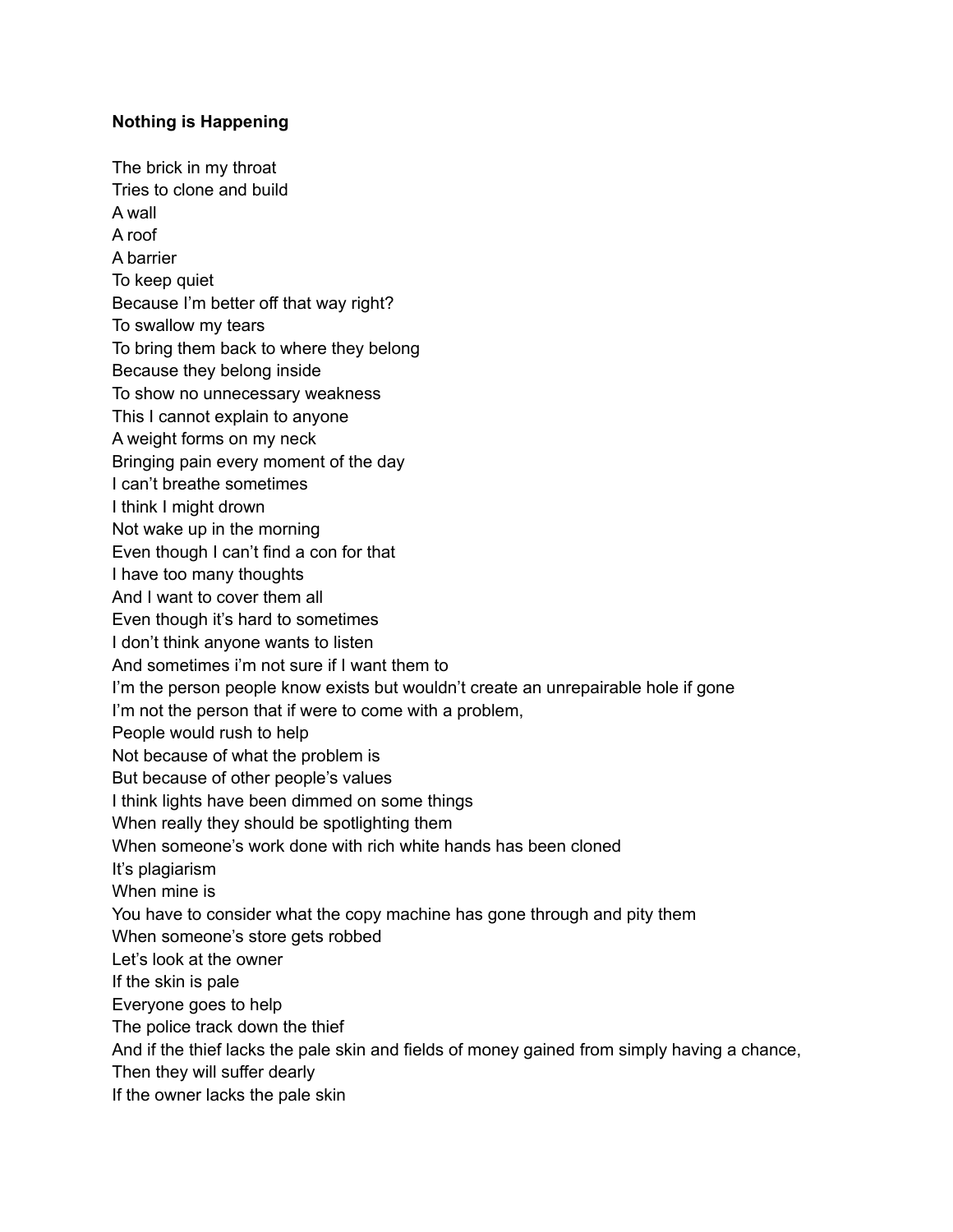The police have a lot of other cases They'll get to it soon These prison statistics have a great racial disparity It turns out we have the biggest prison population Despite not being the largest country in the world Prisons need more punishment more people Since when are prisons about reforming and letting people back into society to make it better? No Prisons need harsher punishments, So people can develop mental illnesses to come out of the cage place and take their life Because that makes everything better Instead of offering opportunities for change If a woman's body is taken and used She initiated it She wore that blouse She wore that skirt She wore that dress She said no If she had said yes, No force would have been necessary It's not his fault he could have kept his eyes away Or kept his touch away She asked for it Then she's the one looked at Pointed at Stared at For carrying a life in her womb at a young age While he can still live life freely Without the chains of having to give up your dreams Your wishes Your past hopes Go make dinner Why are *the kids* not ready yet? I need clean clothes You never help pay for anything My friend is coming so have extra food ready I've had a long day at work and you? *Nothing* As always.

You have work aside from the duty you have as a woman To the house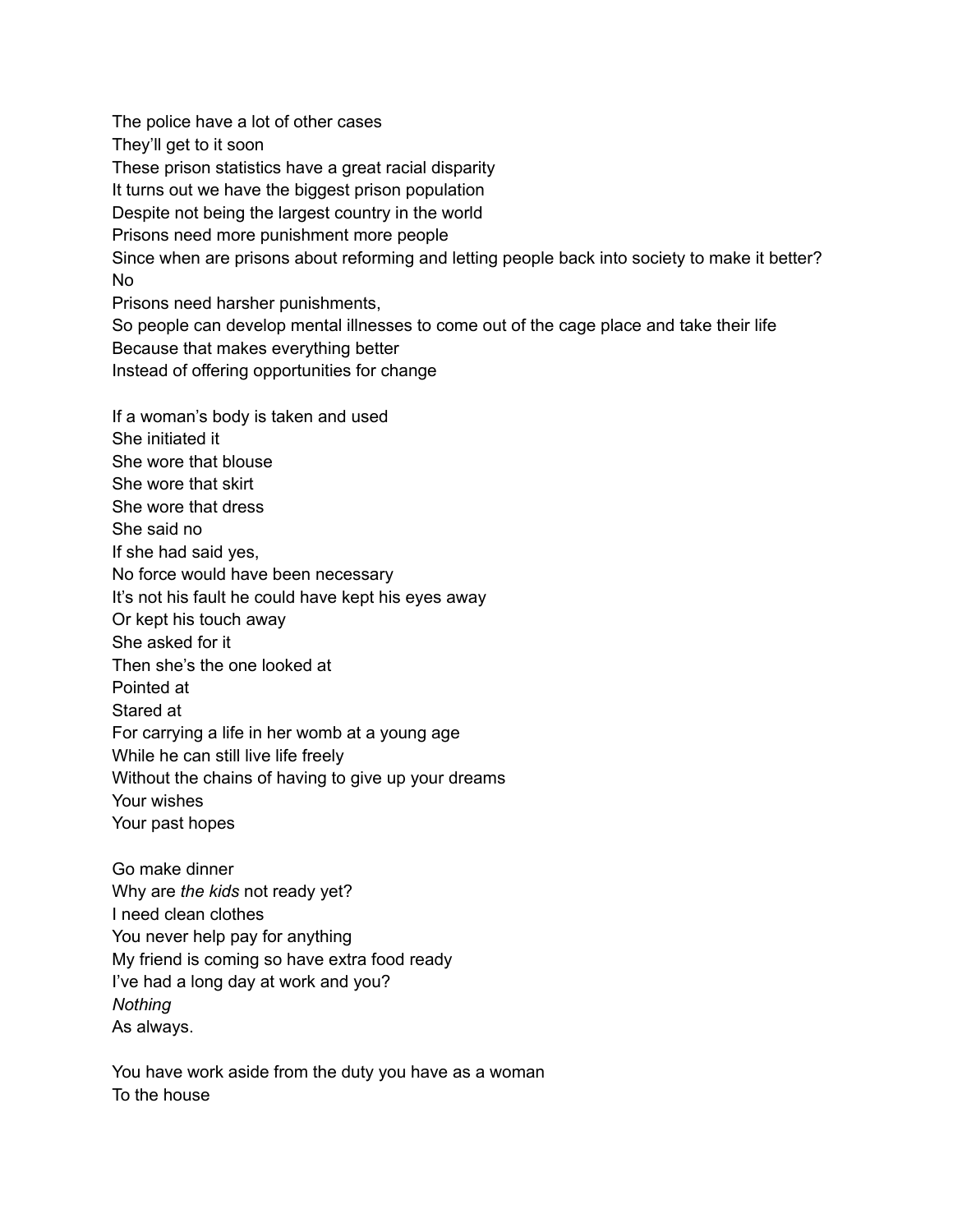To this family And to him' What do you do with the money anyway?

Do you need to send it to your family? Who needs it? No no don't do that By the way we need to go visit my side of the family so behave What was that about with my family? Don't take everything personally oh my gosh You're so emotional Why do you have something against her? Why make a big deal about nothing? I miss when you didn't have stretch marks Why can't you take care of yourself more?

Why support bodies? She's so bony and needs more defined features Why does she? For me and for everyone who has to look at her You're encouraging her too much She has all that on her She should eat less Has she ever considered a diet?

Now why did she start eating so much? And why did she stop?

A leader of a nation A leader Who looks for the best for people Right?

But only for *our kind*

We can't have drug dealers and thieves cross the border We can't let them ruin our perfect world that would be free of crime without them? Only people of my skin are drug dealers? Is that right? Every white male is a professional in a field Right? Skin determines who you are as a person right? Except for the pale skinned though Years of slavery mean nothing